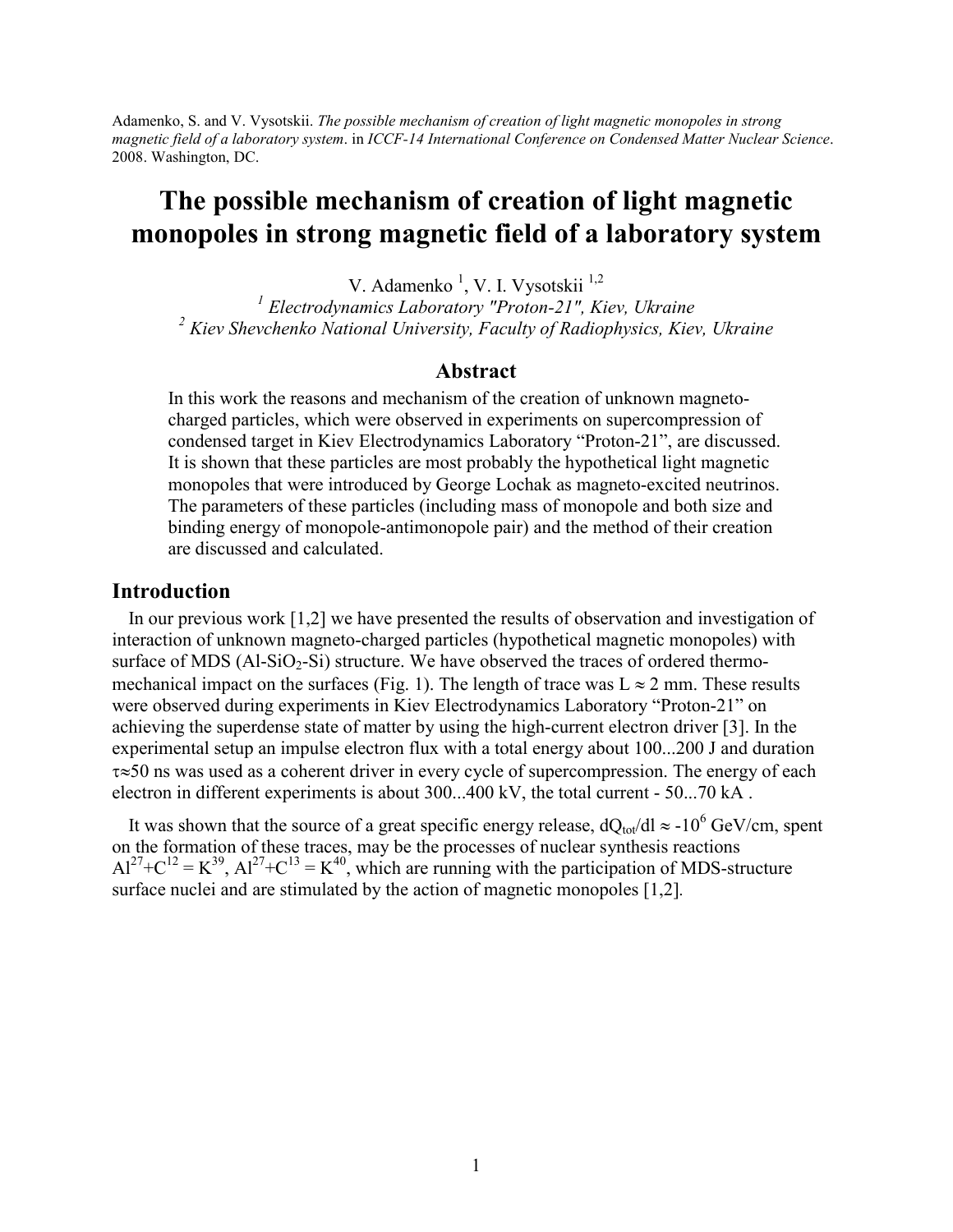

**Figure 1. The general view and details of MDS-structure with the tracks**

In the present work the parameters of these monopoles and the mechanisms of their creation in Earth laboratory are discussed and calculated.

# **1. Parameters of magneto-charged particle**

In our previous work [1,2] it was shown that the process of formation of periodic tracks is connected with a magnetic interaction of magneto-charged particle with both magnetic field of anode current and multilayer MDS structure, which is the combination of diamagnetics (Si, SiO and melted ionized Al) and paramagnetic (solid Al) layers. In view of the form of a macrotrack (involving the great number of strictly periodic oscillations [1,2]), we may conclude that the controlling magnetic field is approximately the same along the entire trajectory. This corresponds to the fact that formation duration of mentioned track part is significantly less than the total duration  $\tau \approx 50$  ns of the current pulse. If this duration was comparable with  $\tau$ , then the period of oscillations at the beginning and at the end of the track would be essentially different.

This result allows us to assume that the duration of the formation of this part of the track with the length  $L \approx 2$  mm is  $\Delta t \le 5$  ns, and the mean longitudinal velocity of motion of the hypothetical magneto-charged particle  $\langle v_{\rm g} \rangle$  is greater than L/ $\Delta t \approx 4.10^7$  cm/s.

The maximal longitudinal velocity (in view of periodical stopping and periodical stimulation of fusion reactions along the trace [1,2]) is  $v_g \ge 10^8$  cm/s.

During detailed SIMS-researches it was shown that the area of unknown particle "point of reflection" (Fig. 2) is the foreign small-size (about 10 microns) object made of  $Fe^{56}$ ,  $Fe^{57}$  and  $Co<sup>59</sup>$  isotopes and situated on the MDS structure.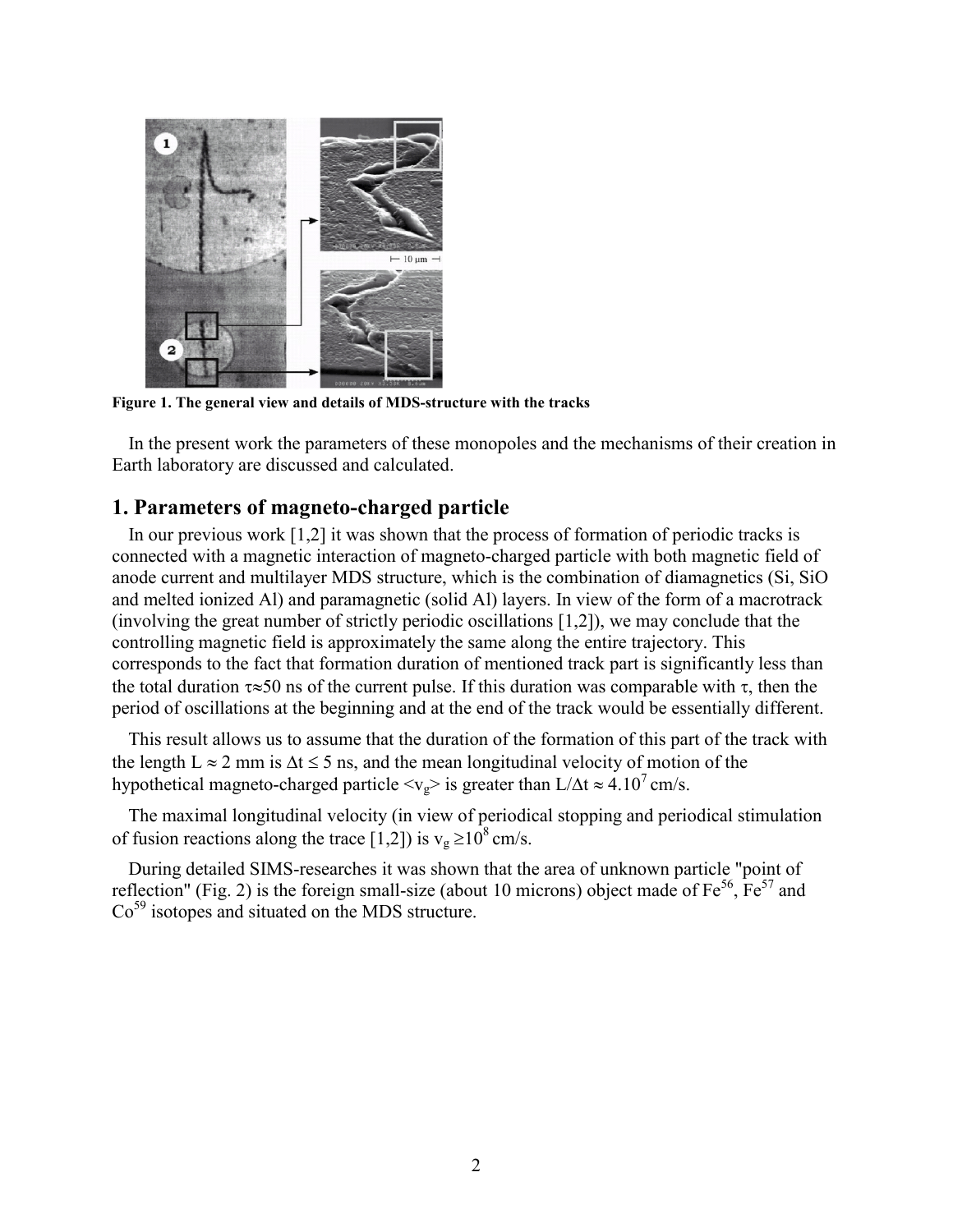

**Figure 2. General view and the details of unknown particle reflection area on MDS surface.**

This object is made of iron-cobalt alloy and it is probably multi-domain magnetic material with the typical internal magnetic field  $H_0 \approx 6...8$  kOe. The typical size of domain wall is about  $\Delta r \approx 2$  microns. The same size has the area of magnetic field  $H_{out}(r) \approx H_0 \exp(-r/\Delta r)$ , outside the magnetic material. If the magnetic charge of the particle equals  $g = (137...68)e$  than the magnitude of magnetic potential barrier in the area of «point of reflection» equals (see Fig. 3)

$$
V_M \approx \int_0^\infty g H_{out}(r) dr = g H_0 \Delta r \approx 50...30 \; keV \tag{1}
$$

From these results the upper estimation of unknown magneto-charged particle mass can be made:

$$
M_{g} < \frac{2V_{M}}{v_{g}^{2}} \approx 10^{-23} \text{ gram}
$$
 (2)

The upper limit of magnetic monopole mass is less than  $M_g=10^{-23}$  gram, that is by  $10^{16}$  times less than previous well known cosmological estimations  $(10^{-7} \text{ gram})$  based on the grand unified theory!



**Figure 3. The scheme of reflection of magnetic charge from magnetic domain**

So with a high probability the unknown particle is a light magnetic monopole that was introduced by George Lochak [4], and that is the magneto-excited neutrino.

There are two possible ways for generation (creation) of such particles during the experiments in "Proton-21" Lab: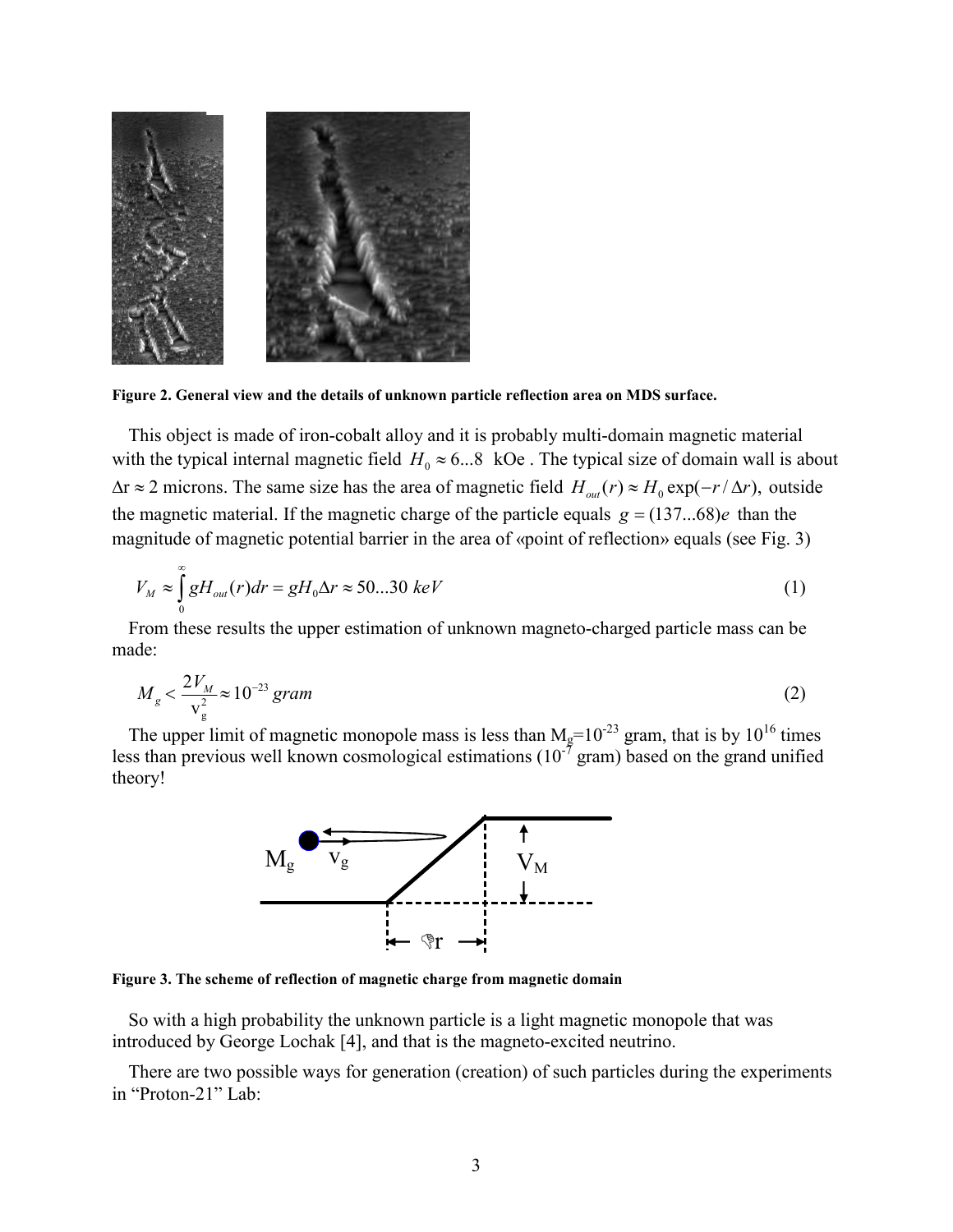- 1. These monopoles were created during nuclear processes of protonization and neutronization in collapse zone with the presence of very strong squeezed nonuniform magnetic field in the experimental setup of "Proton21" Lab. Fundamental nuclear transformation in this setup during the formation (shock implosion) and explosion of this zone is described in [3, 5-7]. A specific mechanism of the generation of magnetic charge can be related with the topological features of the collapse zone.
- 2. Generation of these monopoles took place during the break of stable monopole-antimonopole pair of cosmological origin in very strong squeezed magnetic field.

Let us consider the parameters of such processes.

Parameters of such pair can be calculated with the use of conservation law for its total energy

$$
M(r)c^{2} \equiv \sqrt{p^{2}c^{2} + 4M_{g}^{2}c^{4}} - \frac{g^{2}}{r} \ge 0
$$
\n(3)

and uncertainty relation

$$
p^2 \ r^2 \ge \hbar^2 / 4 \tag{4}
$$

In this case the minimal meansquare size of monopole-antimonopole pair and maximal meansquare impulse of relative motion are following

$$
r_{\min} \equiv \sqrt{r_{\min}^2} \ge g^2 / 2M_g c^2 \,,\tag{5}
$$

$$
p_{\text{max}} = \sqrt{p_{\text{max}}^2} \ge \hbar / 2r_{\text{min}} = M_g c^2 \hbar / g^2
$$
 (6)

From (5) it follows that  $r_{\text{min}} \ge 10^{-12}$  cm (if monopole mass  $M_g$  equals proton mass  $m_p = 1.6.10^{-24}$  g) and  $r_{min} \ge 10^{-9}$  cm if monopole mass equals electron mass.

The potential energy of monopole-antimonopole pair with the size of  $r_{min}$  is

$$
|V_0(r_{\min})| \approx \frac{g^2}{r_{\min}} \ge 2M_g c^2 \tag{7}
$$

The maximal kinetic energy for relativistic and nonrelativistic motion of monopole and antimonopole inside the pair is described by the equations

$$
T_{\text{max}}^{nonrel} \approx p_{\text{max}}^2 / 2\mu_g \ge \hbar^2 / 4M_g r_{\text{min}}^2 = M_g c^2 (\hbar c / g^2)^2, \tag{8}
$$

$$
T_{\text{max}}^{rel} \approx p_{\text{max}} c \approx \hbar c / 2r_{\text{min}} \approx M_g c^2 (\hbar c / g^2)
$$
 (9)

Here  $\mu_{\rm g} = M_{\rm g} / 2$  is the reduced mass of monopole. From last two equations it follows that the

motion of monopole (antimonopole) inside the pair is nonrelativistic:  $T_{\text{max}}^{nonrel}$ ,  $T_{\text{max}}^{rel}$  <<  $M_g c^2$ .

From formulas (7-9) it also follows that the ratio of kinetic and potential energies in each pair is very small both in nonrelativistic and relativistic cases

$$
T_{\max}^{\text{nonrelat}} / |V_0(r_{\min})| \approx (\hbar c / g^2)^2 / 2 < 1, \tag{10}
$$

$$
T_{\text{max}}^{\text{relat}} / |V_0(r_{\text{min}})| \approx (\hbar c / g^2) / 2 << 1 \tag{11}
$$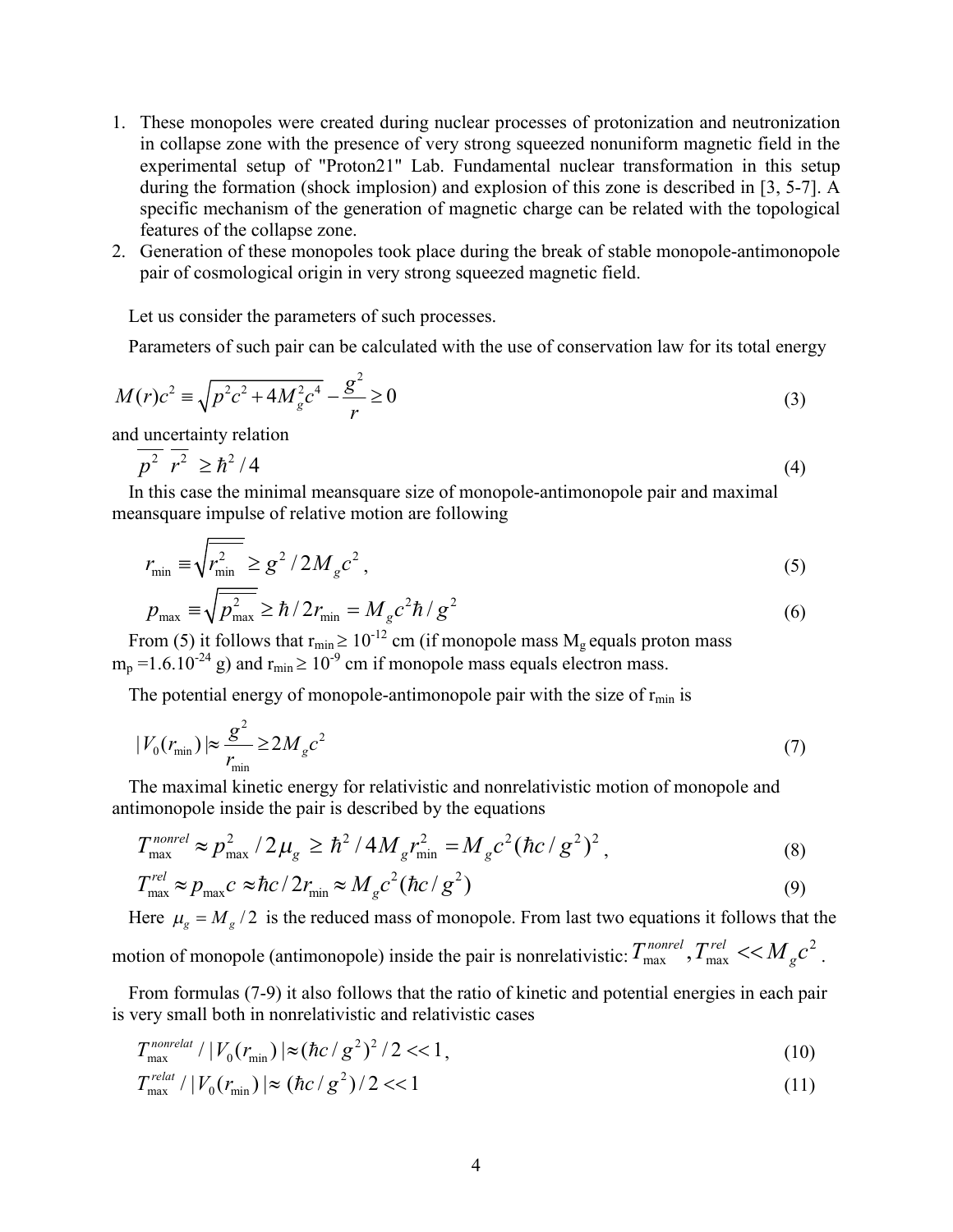This result proves that monopole-antimonopole pair is very stable neutral system.

The total mass of such system in stable bound state

$$
M(r_{\min}) = \sqrt{(p_{\max}^2/c^2) + 4M_g^2} - \frac{g^2}{r_{\min}c^2} \ge \sqrt{(\hbar^2/4r_{\min}^2c^2) + 4M_g^2} - \frac{g^2}{r_{\min}c^2} \approx
$$
  

$$
M_g \left(\frac{\hbar c}{2g^2}\right)^2 \le \frac{M_g}{(137)^2}
$$
 (12)

is very small.

In fact such pair is an invisible electro- and magneto- uncharged and extremely light object. It is possible that such objects have existed (unnoticed) in the universe from the moment of the Big Bang.

### **2. Break of monopole-antimonopol pair in a strong magnetic field**

In Fig. 4 the structure of the potential hole of monopole-antimonopole bounded pair in the cases of presence and absence of external locally homogeneous magnetic field  $H_0$  is presented.

Under the external magnetic field action the essential deformation of potential hole takes place. It leads to the possibility of tunneling of one monopole and to the spontaneous brake of the monopole-antimonopole pair. The probability  $P_H$  and the life-time  $\tau_H$  of such tunneling effect is similar to the probability of nuclear alpha-decay

$$
P_H = 1/\tau_H \approx (v_{\text{max}} / r_{\text{min}}) e^{-2W}; \quad v_{\text{max}} \approx p_{\text{max}} / M_g;
$$
  
\n
$$
W = -\frac{1}{\hbar} \int_{r_1}^{r_2} \sqrt{2\mu_g} |V_0(r) + V_H(r) - E_{\text{min}}| dr, E_{\text{min}} \equiv V_0(r_1) + V_H(r_1),
$$
\n
$$
V_o = -g^2 / r, V_H = -gH_0 r,
$$
\n(13)

 $r_1$  and  $r_2$  are the classical turning points for the potential energy  $V(r) = V_0(r) + V_H(r)$